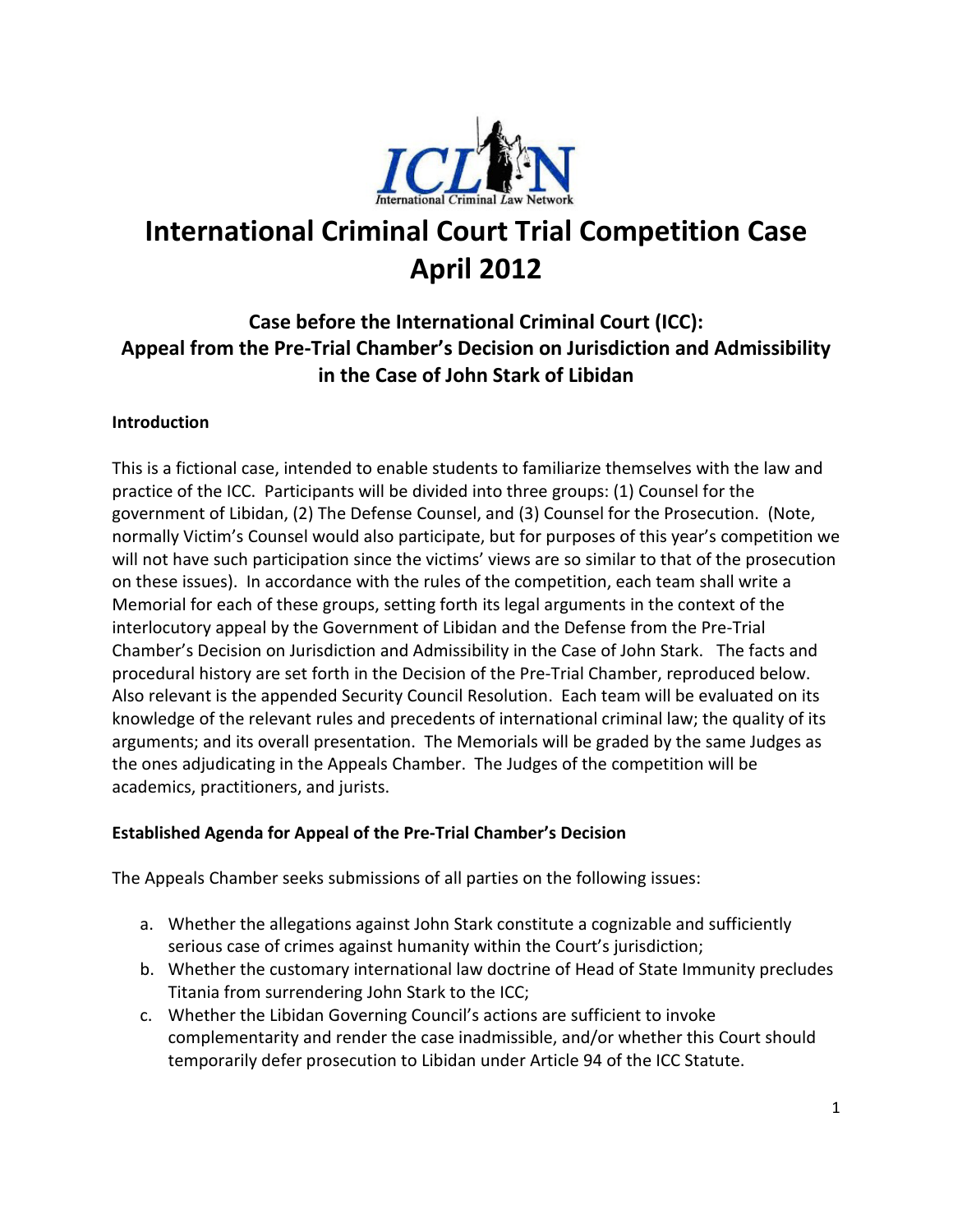

**[This is a fictional document for use in the ICC Trial Competition]**

Cour **Pénale** Internationale

International Criminal Court

Pre-Trial Chamber VI

## **ICLN ICC Trial Competition**

Situation in Libidan

*The Prosecutor v. John Stark*

**Decision on Jurisdiction and Admissibility**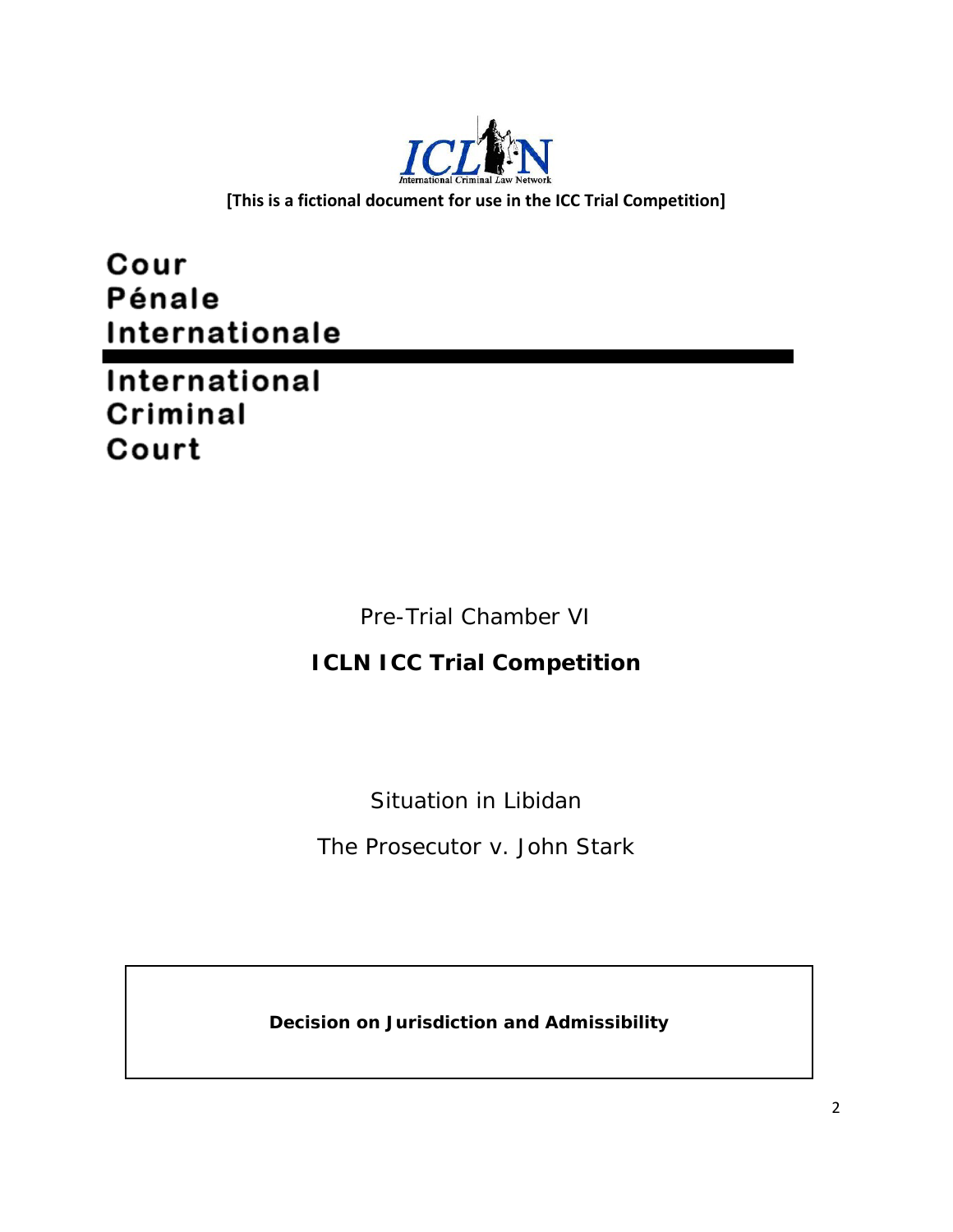Pre-Trial Chamber VI of the International Criminal Court renders this decision on the application filed by the Government of Libidan challenging the admissibility of the case, and the application filed by the Defense challenging the jurisdiction of the ICC.

- 1. This case arises out of allegations of crimes against humanity committed in the territory of the Republic of Libidan, which is not a State Party to the ICC. Libidan (population 10 million) and the Kingdom of Titania (population 8 million), are located on a single island, with Libidan situated on the western half. Since gaining independence from its colonial power in 1990, Libidan has been governed by a five-person Ruling Council headed and appointed by the democratically-elected Premier, John Stark. The Libidan government is highly centralized and hierarchical, with all government, police, and military institutions headquartered in Libidan's capital City of Tuba (population 1 million) under the authority and control of Premier Stark. John Stark has been re-elected to the position of Premier five times in national plebiscites held every six years.
- 2. Although Libidan's cities and major towns are fairly modern, the rural areas tend to follow traditional religious and cultural practices with roots going back hundreds of years. One of those is the practice of ritual servitude, which is similar to Trokosi, practiced in some parts of Ghana; voodoosi, practiced in some parts of Togo; and Vudusi, practiced in some parts of Benin.
- 3. In response to a series of reports by human rights NGOs, on 15 May 2006, the UN High Commissioner for Human Rights established a fact-finding mission, headed by Sir Lawrence Johnson of the United Kingdom, to investigate the practice of ritual servitude in Libidan from 1990 to the present. One year later, on 15 May 2007, the Johnson Commission issued a 320-page report, documenting 5,489 past and 2,346 ongoing cases of ritual servitude in Libidan. According to the Johnson Commission Report, "[i]n rural areas throughout Libidan, whenever a relative commits a crime, ranging from petty theft to murder, the family must offer a daughter or granddaughter, typically from eight to fifteen years of age, to the local shrine, where she will become a slave of the gods. The so-called Devine Overseers, who run the shrines, then exert full ownership rights over these girls, demanding labor and sex from them." The Johnson Commission concluded that "[r]itual servitude in Libidan constitutes sexual slavery in violation of the Slavery Convention; the Supplementary Convention on the Abolition of Slavery, the Slave Trade, and Institutions and Practices Similar to Slavery; the 1957 Abolition of Forced Labor Convention; the Convention on the Elimination of All Forms of Discrimination Against Women; and the Convention on the Rights of the Child – all of which Libidan had ratified in the 1990s." The Johnson Commission specifically named 419 Shrine Overseers who were involved in acts of sexual slavery.
- 4. Two weeks after the publication of the Johnson Commission Report, the Ruling Council of Libidan promulgated a national law rendering ritual servitude a crime punishable by a mandatory three-year prison term for those found guilty, and pledged to stamp out the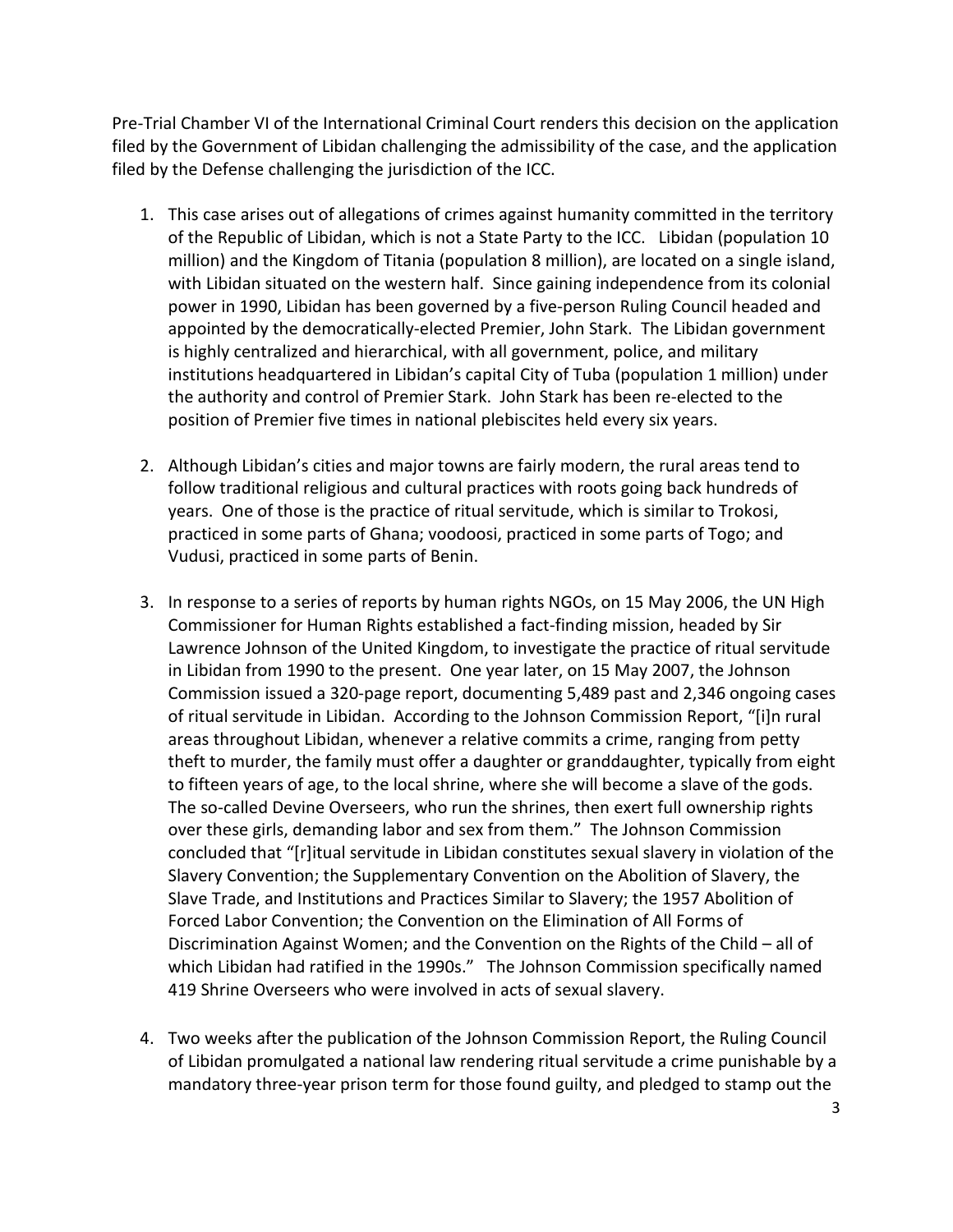odious practice. News of this law was extensively reported throughout the country. Yet, during the next several years, human rights NGOs continued to report the persistence of widespread acts of ritual servitude throughout Libidan.

- 5. On 10 March 2010, at the request of the High Commissioner, the Johnson Commission reconvened to undertake a follow-up investigation. According to the Second Johnson Commission Report, issued on 10 March 2011, "[a]lthough ritual servitude has been criminalized in Libidan, there has been no real effort to enforce the law, and no one has ever been prosecuted for the crime." The Second Johnson Commission Report documented 1,523 ongoing cases of ritual servitude.
- 6. There is no allegation that John Stark, himself, ever ordered or participated in the practice of ritual servitude. However, the Second Johnson Report concluded that he shouldered primary blame for the persistence of the practice in Libidan. According to the Second Johnson Commission Report, "[a]s head of Libidan's government, Premier Stark should have known of the extensive continuing practice of ritual servitude yet failed to use the machinery of his government to eradicate it. We therefore conclude that Premier Stark knowingly tolerated and thereby encouraged the commission of systematic and widespread crimes against humanity in Libidan."
- 7. At a press conference on 11 March 2011, John Stark told the assembled media: "Libidan is being unfairly singled out. Ritual servitude is practiced in a number of other countries. We don't condone the practice, but we believe education, not prosecution, is the best solution. We're making progress, but it takes time." At the end of the press conference, a thirteen year-old Libidan girl in the audience named Akira, who had recently run away from a Shrine where she was subject to ritual servitude, doused herself with gasoline and set herself on fire to protest the practice. Images of Akira's self-immolation went viral on the internet. Soon thereafter, the problem of ritual servitude in Libidan became the cause de jure of a group of famous Hollywood actors, and a number of prime time television specials were devoted to the subject in early April 2011 in the United States, the United Kingdom, and France. The self-immolation of Akira triggered antigovernment protests and rioting in Libidan's urban centers, ultimately escalating into a nation-wide popular uprising against the ruling regime.
- 8. On 15 April 2011, the U.N. Security Council adopted a Chapter VII resolution (S.C. Res. 1990-A), referring "the situation of Libidan relating to the widespread practice of ritual servitude/sexual slavery since 10 March 2011 to the International Criminal Court," in accordance with Article 13 of the ICC Statute. The resolution is appended to this decision. A week later, on 22 April 2011, the Pre-Trial Chamber approved the Prosecutor's request to initiate an investigation in accordance with Article 15 of the ICC Statute.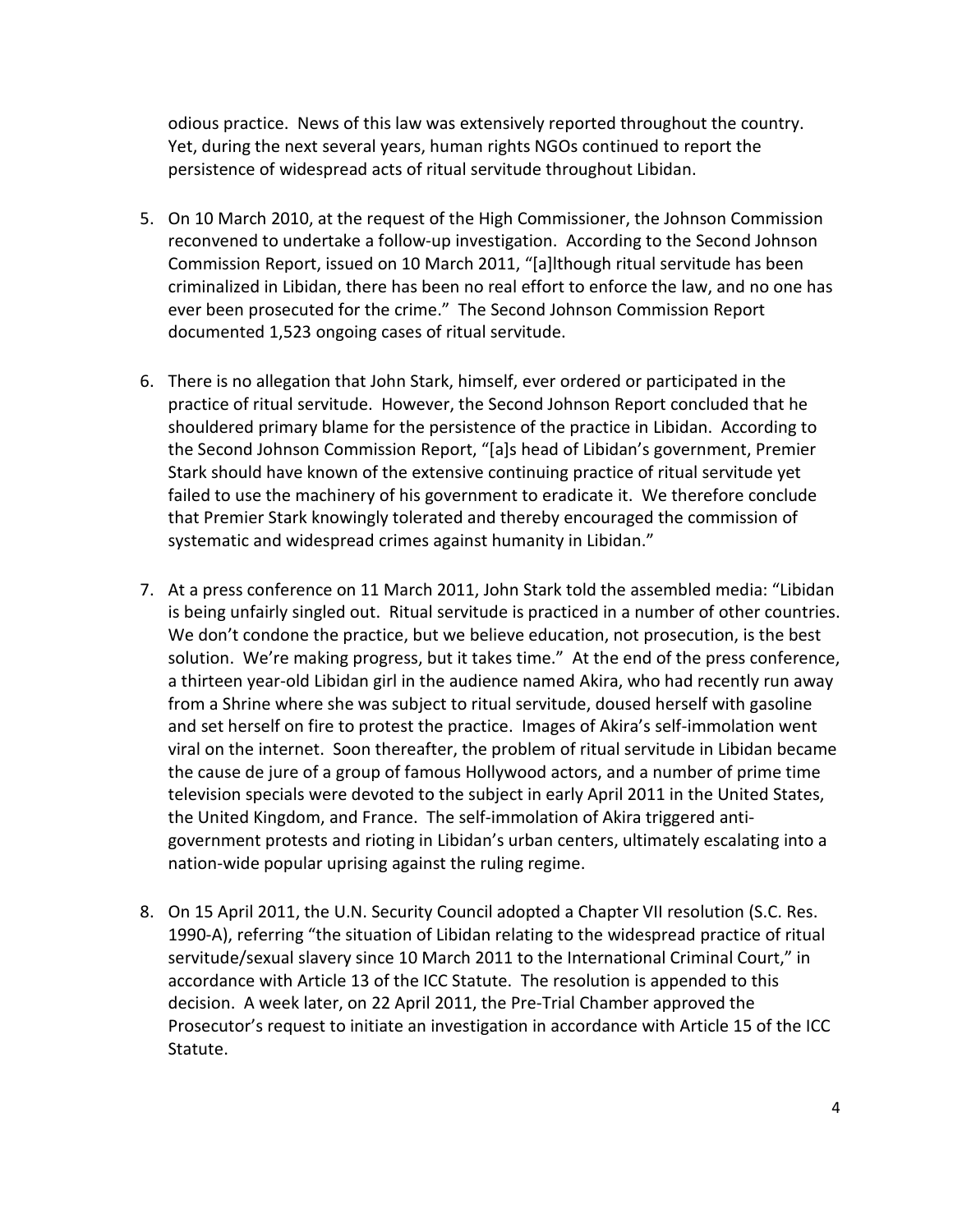- 9. At the request of the ICC Prosecutor, on 30 May 2011, this Pre-Trial Chamber issued an arrest warrant for John Stark, finding that there were reasonable grounds to believe that he is criminally responsible under Article 25(3)(e) (co-perpetration), Article 25(3)(b) (command responsibility), and Article 25(3)(c)( aiding and abetting) for crimes against humanity in Libidan, including enslavement, rape, torture, sexual slavery, and other inhumane acts, from 10 March 2011 to the present. Immediately thereafter, at the request of the ICC Prosecutor, INTERPOL issued a Red Notice for John Stark's arrest.
- 10. On 10 June 2011, John Stark traveled to Titania to participate in an annual summit of regional leaders. Although Titania has been a State Party to the ICC since 2008, it did not immediately arrest Stark, taking the position that doing so would violate his Head of State Immunity.
- 11. While Stark was out of the country, the revolutionaries seized control of the capital city of Tuba and announced the establishment of a new government, headed by a threemember "Transitional Governing Council." The Transitional Governing Council announced that it would rule the country until elections for a new Premier are held the first Tuesday of November 2012.
- 12. During the next few weeks, the Transitional Governing Council proceeded to promulgate a series of decrees, including TGC Order # 8, requiring the closure of all shrines practicing ritual servitude; TGC Order #9, ordering national police and prosecutors to bring criminal proceedings against Shrine Overseers who were involved in ritual servitude; and TGC Order #10 establishing the Libidan High Tribunal to prosecute John Stark and the members of his Ruling Council for crimes against humanity in the form of ritual servitude committed against thousands of Libidan women and girls from 1990 to June 2011.
- 13. According to the submission of the Transitional Governing Council, the Statute and Rules of Procedure of the Libidan High Tribunal are closely modeled upon the Statute and Rules of the Iraqi High Tribunal which prosecuted Saddam Hussein, including the death penalty as a possible punishment upon conviction for crimes against humanity. The Transitional Governing Council has begun construction of a secure courtroom facility and appointed a special prosecutor, public defender, and panel of trial and appeals judges for the trial of John Stark. The International Bar Association has organized a series of training sessions for the newly appointed judges, prosecutors, and defense counsel of the Libidan High Tribunal, and the Transitional Governing Council has represented that it will be ready to commence the trial of John Stark within eighteen months.
- 14. At a press conference in Titania on 15 June 2011, John Stark proclaimed that he continued to be the legitimate, democratically-elected, Head of State of Libidan and that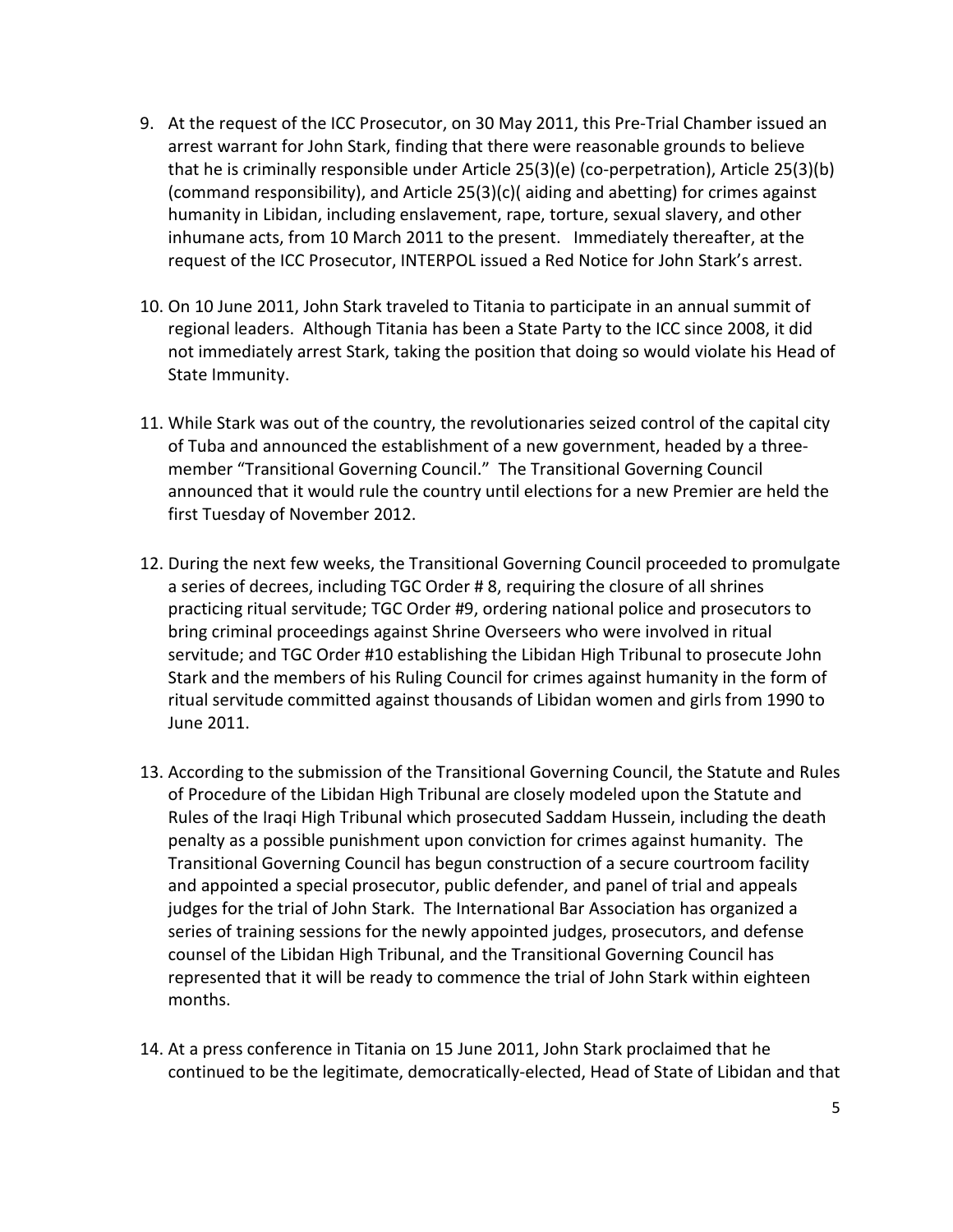he had organized a government in exile, based in Titania. To date, 30 States have recognized the Transitional Governing Council as the legitimate government, while 22 States including Titania have recognized Stark's government in exile as the continuing government of Libidan.

- 15. Libidan and Titania have an extradition treaty dating back to 1991. Upon the request of the Transitional Governing Council for the extradition of John Stark for crimes against humanity and with John Stark's consent, on 21 June 2011 the authorities of Titania placed John Stark under "voluntary house arrest" at the King of Titania's Summer Palace. Faced with competing requests for Stark from the ICC and the Transitional Governing Council, Titania announced that it would take no further action until its obligations were clarified by the ICC.
- 16. On 1 August 2011, representatives of the Libidan Transitional Governing Council, the ICC Office of the Prosecutor, victims counsel, and counsel for John Stark submitted briefs and made oral presentations before this Pre-Trial Chamber. After duly considering these submissions, the Chamber hereby makes the following findings and conclusions:
- 17. First, the Chamber finds without merit the Defense argument that the allegations against John Stark do not constitute a cognizable case of crimes against humanity under the Court's Statute.
- 18. Second, the Chamber finds without merit the Defense argument that the customary international law doctrine of Head of State Immunity precludes Titania from surrendering John Stark to the ICC.
- 19. Third, the Chamber finds that the Libidan Transitional Governing Council's actions are not sufficient to render the case inadmissible under Article 19 of the Court's Statute. The Chamber also finds without merit the Transitional Governing Council's argument that its intent to prosecute crimes pre-dating 10 March 2011 brings this case within Article 94 of the ICC Statute. Moreover, the Chamber rejects the Transitional Governing Council's argument that the ICC should defer prosecution in the interests of justice in accordance with the standard set forth in Article 53 of the Statute.

For these reasons, the Chamber hereby:

- 1. Determines that the case falls within the jurisdiction of the Court and is admissible.
- 2. Orders the Registrar to notify the parties of this decision.

Dated 15 September 2011

At The Hague, The Netherlands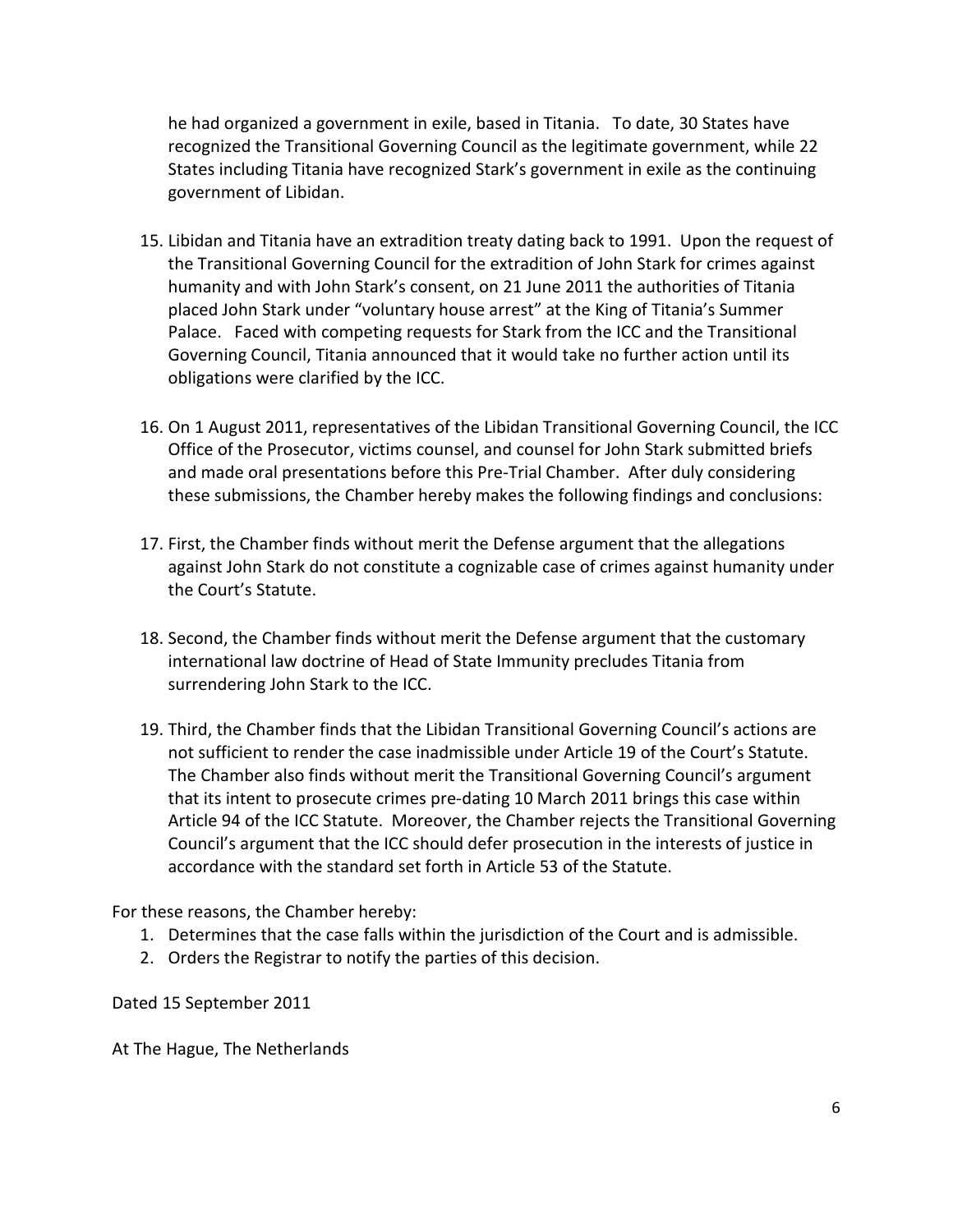

# **APPENDIX**

**[This is a fictional document for use in the ICC Trial Competition]**

## **ICLN ICC Trial Competition SC Res 1990-A/2011**



## **Security Council Resolution 1990-A, 15 April 2011.**

### **Adopted by a unanimous vote of the Security Council at its 7491st meeting on 15 April 2011**

*The Security Council,*

*Taking note* of the 15 May 2007 Report of the UN High Commissioner for Human Rights fact-finding mission to investigate the practice of ritual servitude in Libidan from 1990 to the present (the Johnson Commission),

*Deploring* the persistence of widespread and systematic acts of sexual slavery in Libidan as documented by the Second Johnson Commission Report, dated 10 March 2011,

*Stressing* the need to hold to account those most responsible for the continuation of widespread and systematic acts of sexual slavery in Libidan,

*Acting* under Chapter VII of the Charter of the United Nations,

1. *Demands* that the Libidan government take immediate steps to bring an end to the practice of ritual servitude/sexual slavery in Libidan;